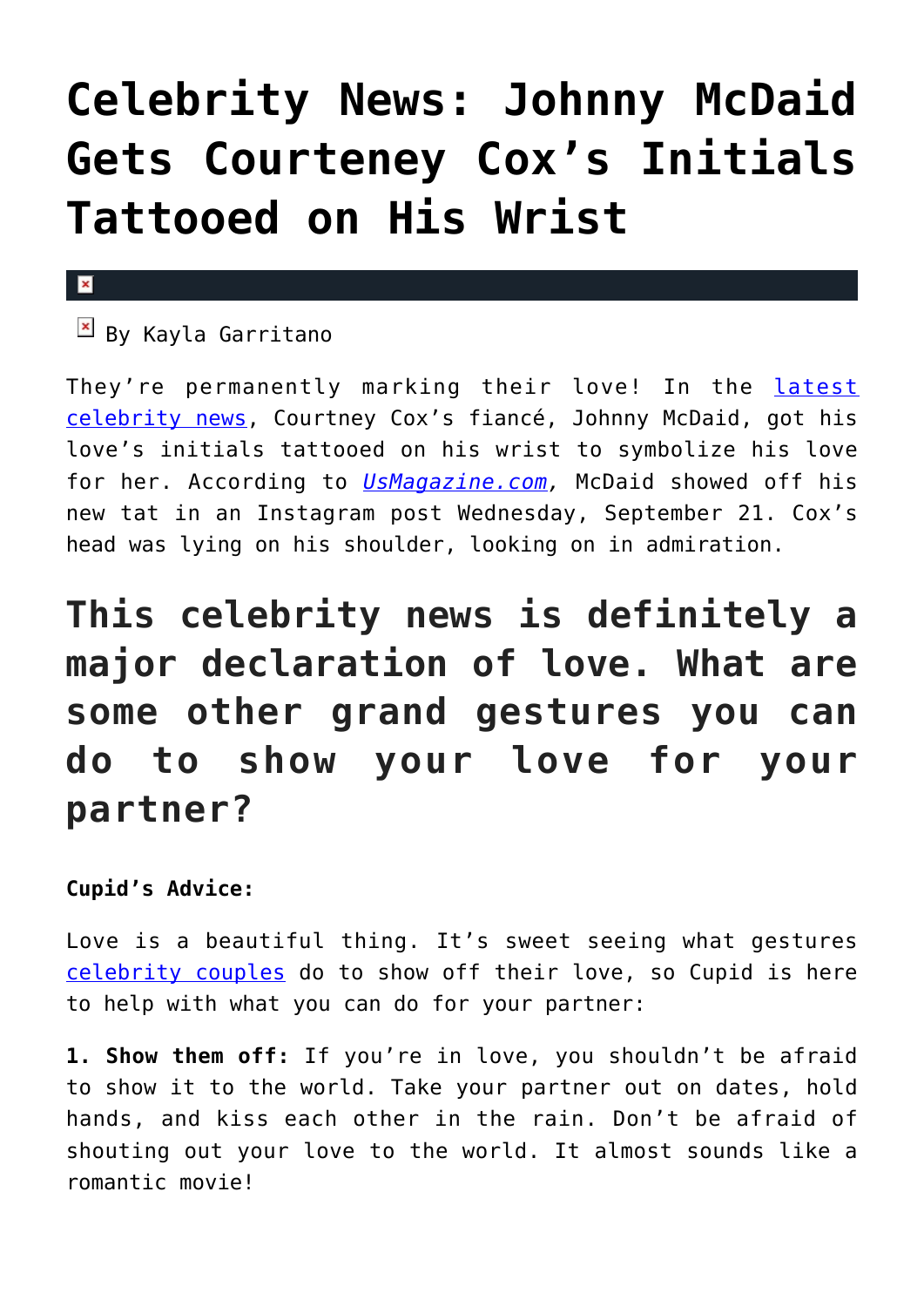**Related Link:** [Celebrity News: Courtney Cox Says Split From](http://cupidspulse.com/113882/celebrity-news-courteney-cox-says-split-johnny-mcdaid-so-brutal/) [Johnny McDaid Was 'So Brutal'](http://cupidspulse.com/113882/celebrity-news-courteney-cox-says-split-johnny-mcdaid-so-brutal/)

**2. Remember the little things:** Big gifts aren't always the way to go. Remembering little details about your partner can make them smile just as much as diamond earrings. Your partner said she tried a new flavor of ice cream last week and she liked it? You surprise her with that new flavor. Little things can help your partner feel loved and will make your bond stronger.

**Related Link:** [Top 10 Sexy, Successful, Not So Single Celebrity](http://cupidspulse.com/111006/sexy-successful-single-celebrity-women-over-40-2/) [Women Over 40](http://cupidspulse.com/111006/sexy-successful-single-celebrity-women-over-40-2/)

**3. Surprise!:** If you want something grand, surprise your partner. Take a spontaneous romantic getaway. Surprise them with a flower delivery for a few days. Do something that your partner wouldn't expect. It will create excitement for the both of you!

**How have you showed off your love for your partner? Comment below!**

# **[Top 10 Sexy, Successful, Not](https://cupidspulse.com/111006/sexy-successful-single-celebrity-women-over-40-2/) [So Single Celebrity Women](https://cupidspulse.com/111006/sexy-successful-single-celebrity-women-over-40-2/) [Over 40](https://cupidspulse.com/111006/sexy-successful-single-celebrity-women-over-40-2/)**

×

 $\overline{B}$  By Krissy Dolor. Updated by [Katie Gray.](http://cupidspulse.com/105088/katie-gray/)

They say that your 40's are the best years of your life! Think women over 40 don't have a place in Hollywood? Take a look at a hit series like *Desperate Housewives*. After reading this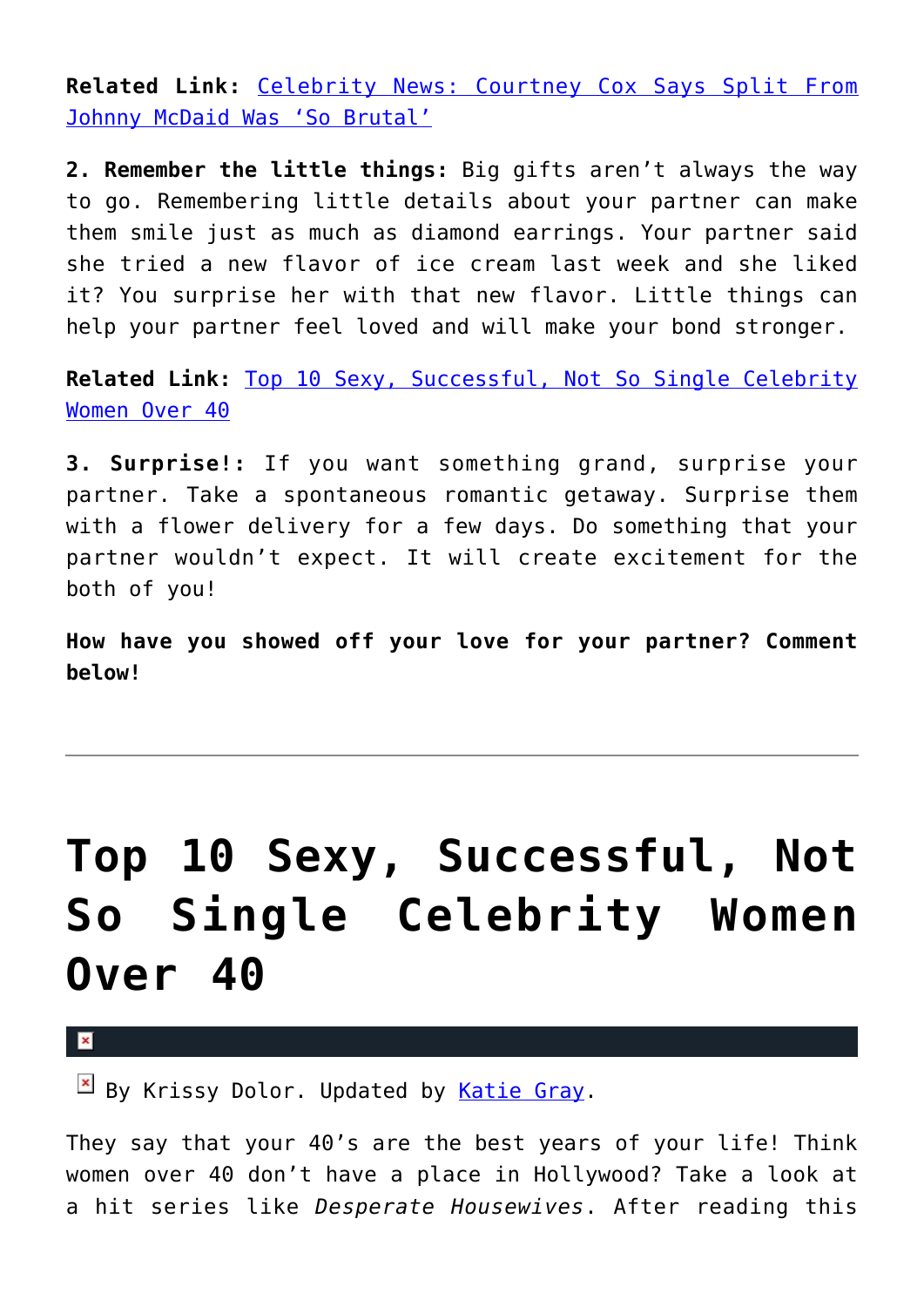list, you'll see that it simply isn't the case. While *The Moviefone Blog* and other sites have continuously come up with 40 actresses over 40 that are killin' it on the big screen, Cupid has narrowed it down to our top 10. We wanted them all to be sexy, successful and usually single, but recently settled down. Why? Because many of our favorite [celebrity](http://cupidspulse.com/celebrity-relationships/long-term-relationships-flings/) [couples a](http://cupidspulse.com/celebrity-relationships/long-term-relationships-flings/)re stars who were notoriously in the tabloids for being single. While there's no doubt that every woman on the list is sexy and successful, let's highlight the celebrities who prove that you don't need a man (or woman!) by your side to make it big.

### **See the top 10 powerhouse women in Hollywood:**

**1. [Jennifer Aniston](http://cupidspulse.com/86079/jennifer-aniston/) (47):** Though Aniston was constantly singled out as *the* icon for unmarried and over 40 women until recently (which some tabloids didn't necessarily view as a good thing), she continued brushing it aside and continued to make us laugh alongside funnymen like Adam Sandler and Ben Stiller. She continued her comedy streak in *Horrible Bosses*, which included a cast of Jason Bateman, Jason Sudekis and Jamie Foxx. After her divorce from Brad Pitt in 2005, she focused on her career and was a powerful single woman. Now, she is recently married as of 2015, to Justin Theroux. She shows us that being single is *definitely* a good thing, so you can focus on your career and then settle down with the right one!

**2. Halle Berry (49):** Berry a Revlon spokeswoman and a former Miss USA runner-up, as well as one of the few African-American women to have won an Oscar for her role in 2002's *Monster's Ball.* She's been through a lot, including a custody battle with ex Gabriel Aubrey over daughter Nahla, and she hasn't let it slow her down in the slightest. She was married from 2013-2015 to Oliver Martinez, her co-star in their film, *Dark*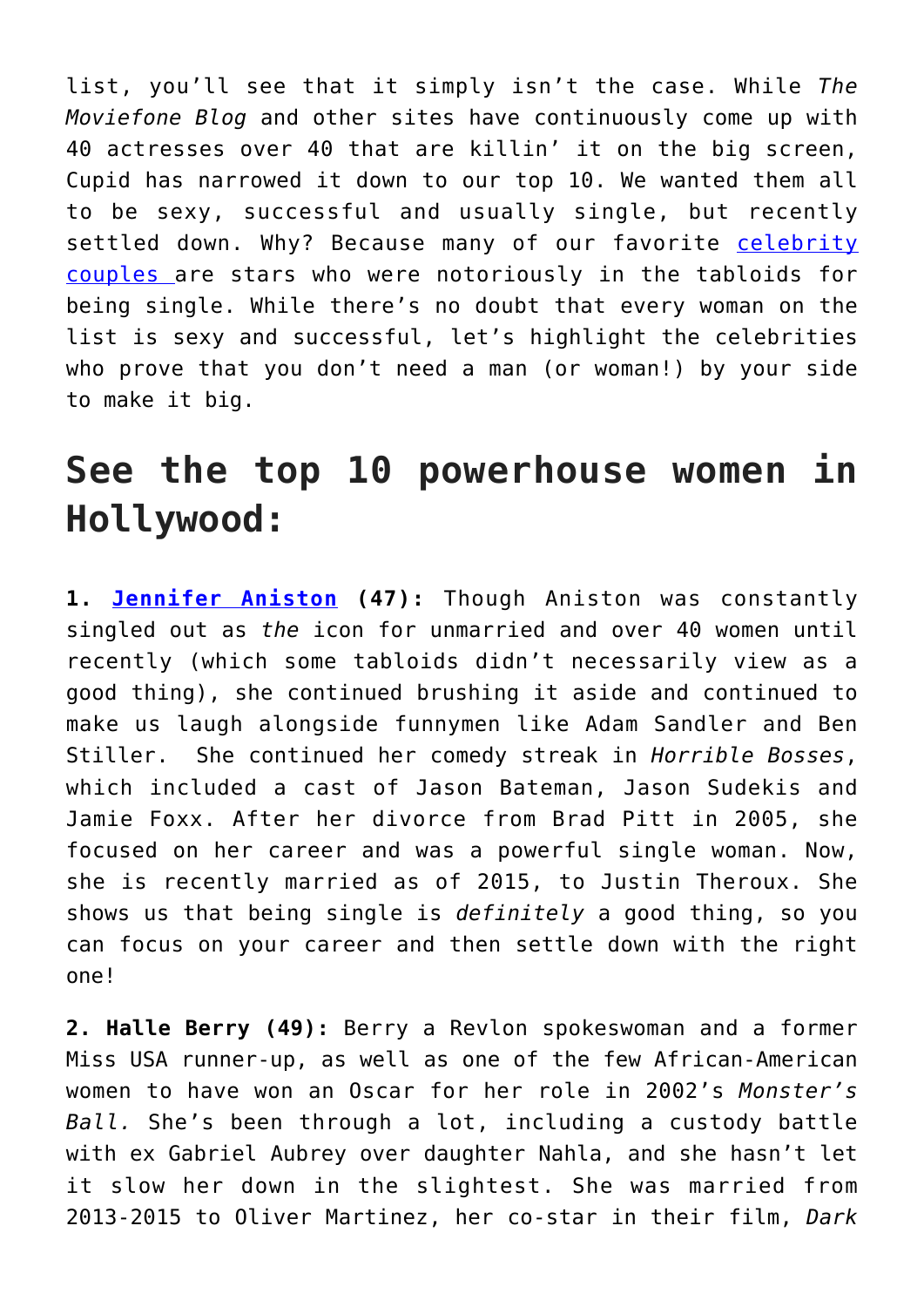*Tide*. Though they announced their impending [celebrity divorce,](http://cupidspulse.com/celebrity-relationships/break-up-divorce/) it's not officially over yet and the pair have a son together that they are raising.

**3. Sandra Bullock (51):** This actress won a Razzie for her comedic flop *All About Steve*, an Academy Award for *The Blind Side* the day after, then went through an excruciatingly public breakup with ex-husband Jesse James, handling it with extreme grace. Need we say more? While her celebrity babies Louis and Laila are the true keys to her heart, she has been dating Bryan Randall, a photographer, since late 2015.

**Related Link:** [Celebrity Couples Who Were Friends First](http://cupidspulse.com/108877/celebrity-couples-friends-first/)

**4. Courteney Cox (52):** Courteney Cox is famous for her role as Monica Geller on the hit sitcom *Friends*. Though Cox had an estranged [celebrity relationship](http://cupidspulse.com/celebrity-relationships/) with longtime husband, David Arquette, she openly supported his decision to check himself into rehab for alcohol abuse and depression. While their future together is long over, the two starred in *Scream 4*, the movie franchise that brought them together in the first place. They raise their daughter Coco Riley Arquette together, and Jennifer Aniston is the Godmother. She has been dating Johnny McDaid of the band *Snow Patrol* since 2013. Cox has been keeping busy professionally as well, she was a director on her sitcom *Cougar Town* and the series *Talhotblond*.

**5. Jodie Foster (53):** Jodie Foster first came to fame in Martin Scorsese's hit film *Taxi Driver* that starred Robert DeNiro. We've all seen Foster on film, but did you know she's a director, too? Check out *The Beaver*, where she co-starred alongside Mel Gibson. She has two sons with her ex-partner Cydney Bernard, and in 2014 married photographer and actress Alexandra Hedison.

**6. Melissa Leo (55):** Melissa Leo appeared on the scene a lot in the 80's and was a regular on *All My Children* and *The Young Riders*. If that doesn't ring a bell, this longtime actress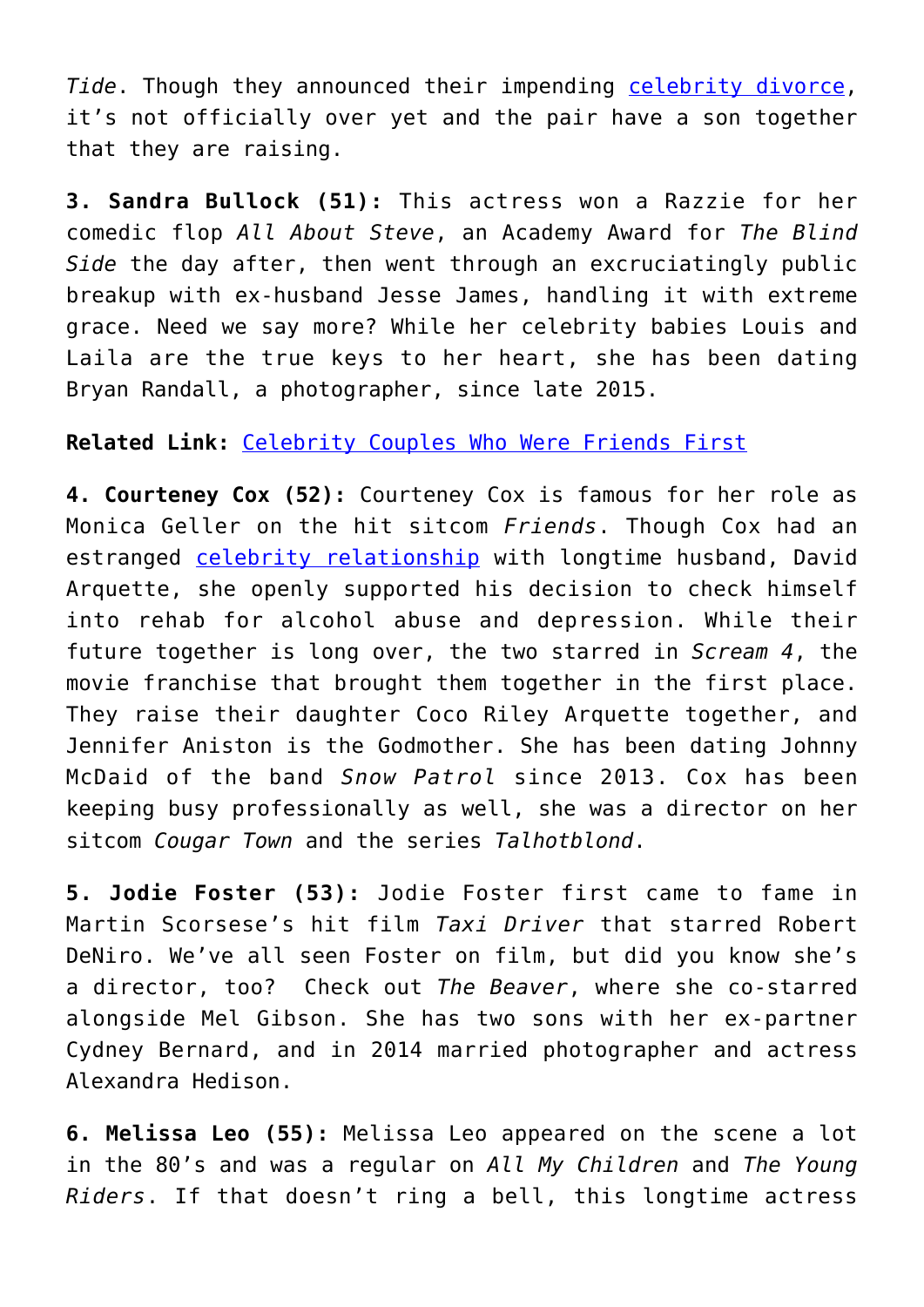also won a Golden Globe, Screen Actors Guild and an Oscar for best supporting actress in 2010's *The Fighter*. Then, she was alongside Robert Duvall in *Seven Days in Utopia* and Jesse Eisenberg and Tracy Morgan in *Predisposed*. She focuses on her children as well: she has a son with boyfriend John Heard and an adopted son, filmmaker, Adam Leo.

**7. Susan Sarandon (69):** This legendary actress has won an Oscar and a BAFTA award. She was married to Chris Sarandon from 1967-1979, and has had boyfriends like musician David Bowie and Italian filmmaker Franco Amurri. She has three children. Though many have speculated that Sarandon dated ping pong business partner Jonathan Bricklin, it was unclear if they were a pair for awhile. Then, they were the real deal, but broke up last year. But, you never know what the future holds! She was in the Beastie Boy's *Fight for Your Right Revisited*, a Sundance short, a sure sign that she's staying with the times.

#### **Related Link:** [5 Celebrity Couples Who Live Modestly](http://cupidspulse.com/108428/celebrity-couples-live-modestly/)

**8. Sarah Silverman (40):** This funny lady keeps it controversial addressing racism, sexism and religion in her comedy stints, but everyone knows that a woman who isn't afraid to speak her mind is sexy. She's had relationships with Jimmy Kimmel and Kyle Dunnigan. You've seen her in *Take This Waltz* with Michelle Williams and Seth Rogen, in *Popstar*, *I Smile Back*, *Evolution* and other blockbuster hits. As of 2014, she's been dating Michael Sheen.

**9. Marisa Tomei (51):** Brooklyn native, Marisa Tomei has taken over Hollywood. She's starred in hits like *My Cousin Vinny*, *The Wrestler* and *The Lincoln Lawyer*, and you've seen her in *Crazy, Stupid, Love* alongside bigwigs like George Clooney, Ryan Gosling and Julianne Moore. She was recently in *The Big Short*. Tomei has had a longtime on and off relationship with Logan Marshall-Green. She keeps her personal life private, though, and has stated publicly that she doesn't know why